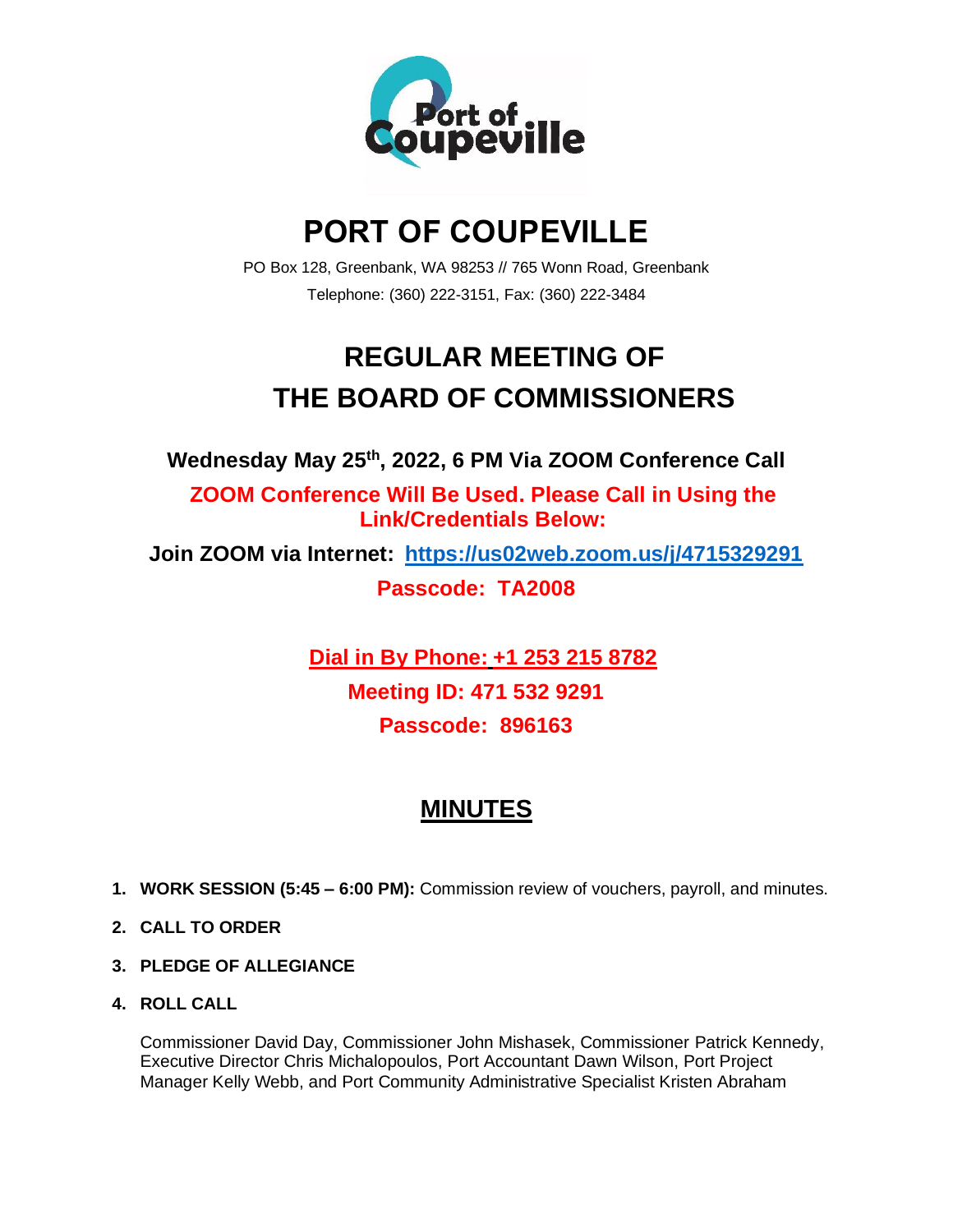### **5. CHANGES TO AGENDA**

Addition of Old Business Item 8.6 Greenbank Farm Security Lighting and Cameras

#### **6. COMMISSIONER ACTION:**

Commissioner Mishasek moved to approve the following vouchers for payment.

#### **Motion was seconded and passed unanimously.**

- Voucher warrant numbers: 22-0501 through 22-0505 \$3160.94
- Electronic payments dates: (no voucher numbers needed) none none

• Total Payables: \$3160.94

**7. PUBLIC COMMENT -** *This time is set aside for members of the public to speak to the Board regarding subjects of concern, interest, or items on the Agenda. The Board will take all information under advisement, but generally will not take any action unless it is emergent in nature. To ensure your comments are recorded, please state your name and city of residence. Please limit comments to 5 minutes. If you have any documents to present to the Board, please email them to the Port Executive Director prior to the meeting.*

### **No Public Comment**

### **8. OLD BUSINESS**

8.1 Discussion: Broadband Phase 2 Update

Executive Director Michalopoulos reported that we must follow federal guidelines for the bidding process for the broadband project so in addition to the bid from Astound we will also receive a bid from Ziply to be returned by June 8.

8.2 Discussion: Wharf General Update (CR&M and Fire Suppression)

Executive Director Michalopoulos discussed losing two floats during the last windstorm. He also discussed the process of moving forward with the roof replacement and wall stabilization projects before the Pile/Cap project. This is due to delays in permitting.

Project Manager Webb reported the shower and toilet repairs at the wharf have been completed. She is looking for a vendor to replace the double doors.

8.3 Action: Rescinding State of Emergency – Resolution #273

Commissioner Day moved to rescind resolution 273, effective June 1, 2022 to align with the state practice.

# **Motion was seconded and passed unanimously.**

8.4 Action: Rent Deferment Program Update

Port Accountant Wilson reported that the deferred rent balances total \$5029.05.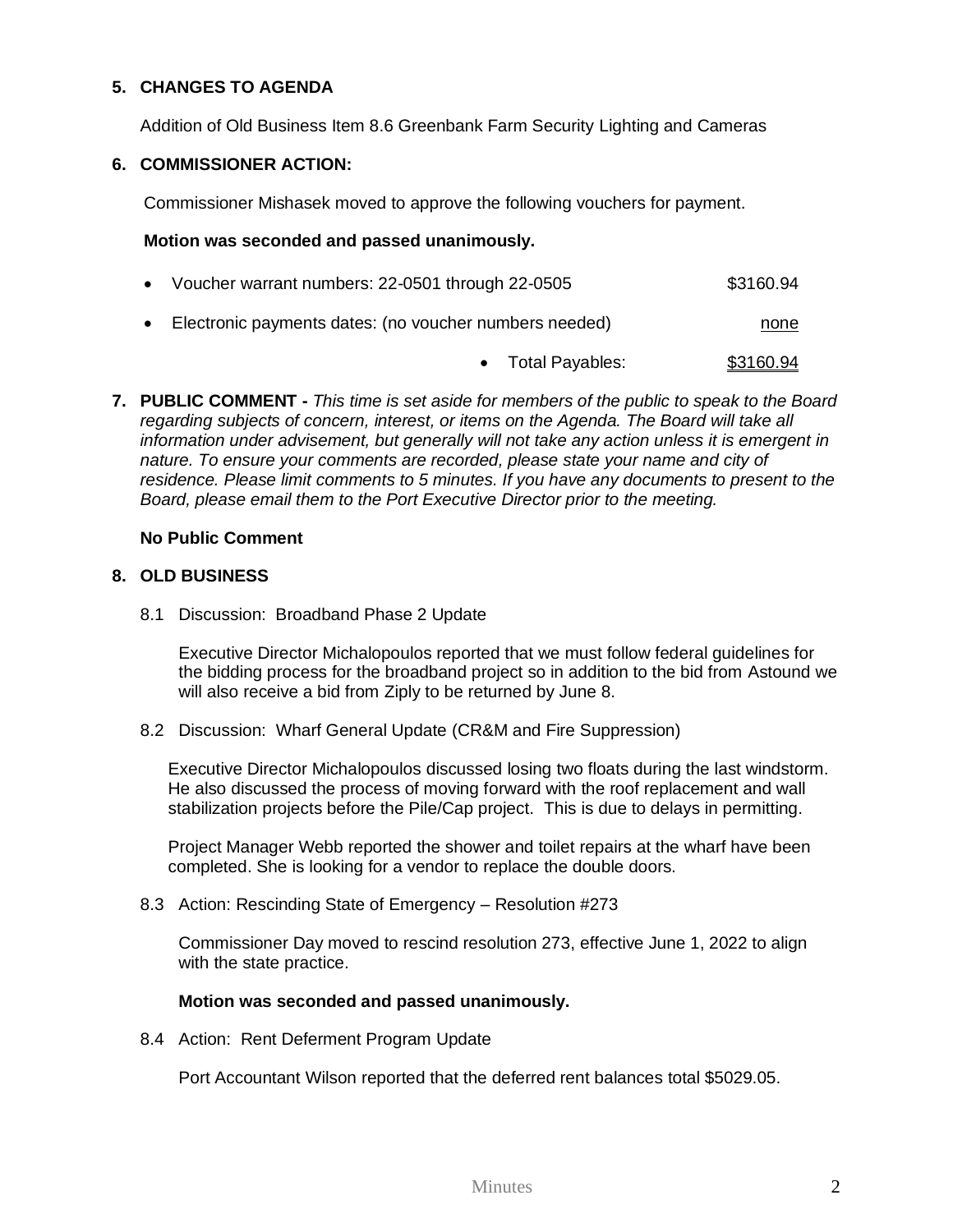Commissioner Day made a motion to request that once the emergency period is considered over, any deferral amounts should be paid in full by December 31, 2022.

After further discussion, Commissioner Day rescinded his motion and made a new motion to end the deferred rental program effective June 30, 2022, therefore all deferred rent payments must be completed by December 30, 2022.

#### **Motioned was seconded and passed unanimously.**

8.5 Action: Addition of New Federal Holiday Juneteenth to Employee Manual -Resolution #237-1C

Commissioner Mishasek made a motion to approve the updated Employee Handbook.

#### **Motioned was seconded and passed unanimously.**

- 8.6 Greenbank Farm Security Lighting and Cameras
	- Project Manager Kelly reported that, in addition to the bid from Blue Mountain, a  $2^{nd}$ bid was submitted from Northwest Edison.
	- Executive Director Michalopoulos received a bid from Whidbey Telecom to enhance the security camera system in the back of Barns B and C for ~\$2,900.00. This would entail four new cameras and a state-of-the-art DVR system. There would also be an additional monthly fee of \$8.00.

Commissioner Kennedy made a motion to approve \$12,000 for the Edison bid to enhance the lighting and to approve the additional security cameras from Whidbey Telecom.

Since the Whidbey Telecom is for an amount not necessary for the commission to approve, Commissioner Kennedy withdrew his original motion and made a motion to accept the Northwest Edison bid in an amount not to exceed \$12000.

#### **Motioned was seconded and passed unanimously.**

#### **9. PUBLIC COMMENT**

**Loretta Beaman, Coupeville:** Announced that the Penn Cove Cafe is opening Saturday, May 28<sup>th</sup>, and Penn Cove Outfitters will open the 2<sup>nd</sup> weekend in June. They will be open 8-4. They will be closed Tuesday and Wednesday. Penn Cove Outfitters will operate the same hours.

## **10. COMMISSIONER DISCUSSION**

- Commissioner Mishasek asked the Commission to consider ending the practice of reciting the Pledge of Allegiance at every meeting, as most other public meetings no longer do this. No action was taken as the Commission wanted to consider the best way to show support for our country.
- Commissioner Mishasek requested to view some of the reports generated by the Port of Coupeville for the various grants it has received.